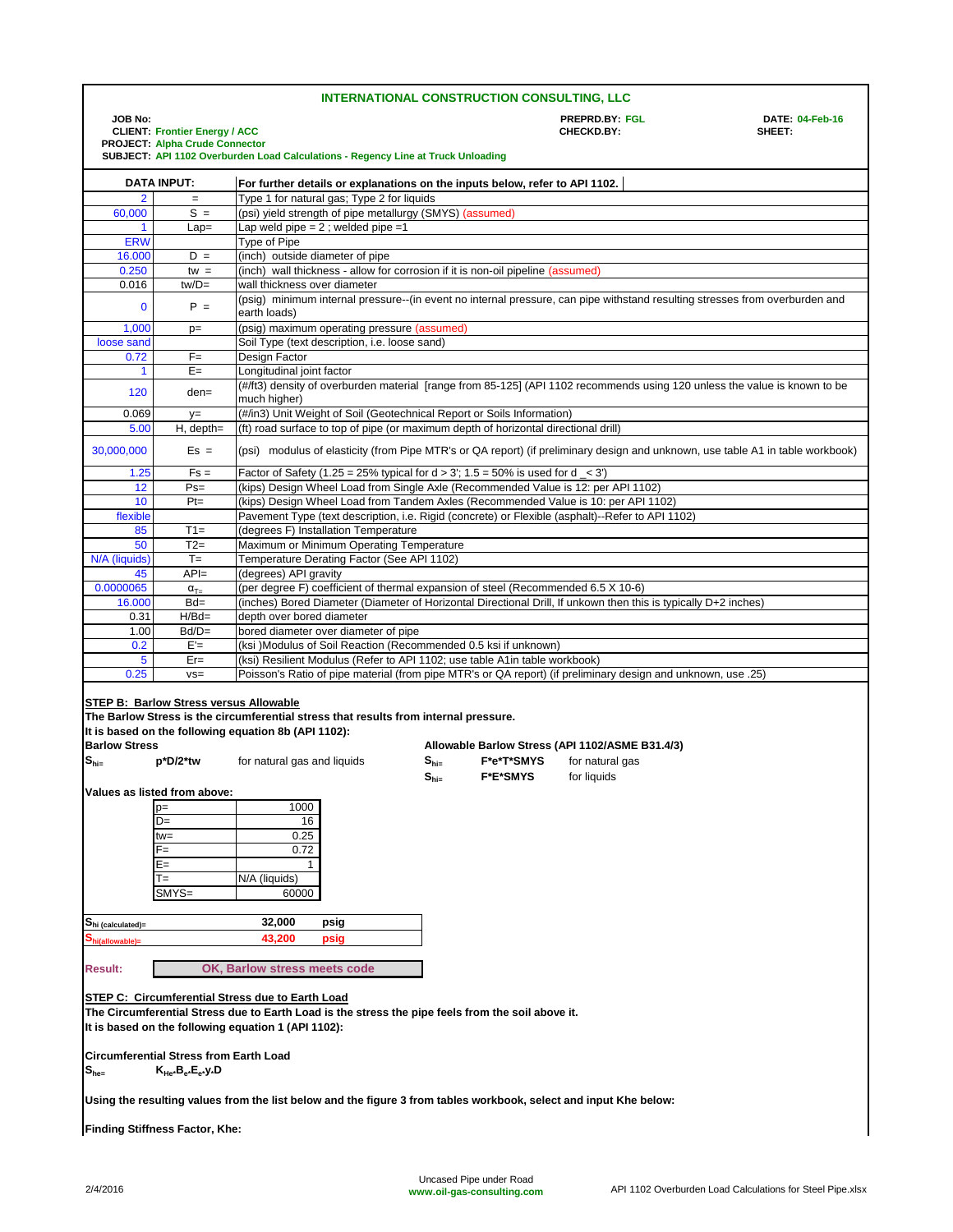|                                                                                                 |                                                                      |                                                                                                          |                                                                                  | <b>INTERNATIONAL CONSTRUCTION CONSULTING, LLC</b>                                                                                                                                                                                                                                                                                           |                                     |                                  |
|-------------------------------------------------------------------------------------------------|----------------------------------------------------------------------|----------------------------------------------------------------------------------------------------------|----------------------------------------------------------------------------------|---------------------------------------------------------------------------------------------------------------------------------------------------------------------------------------------------------------------------------------------------------------------------------------------------------------------------------------------|-------------------------------------|----------------------------------|
| <b>JOB No:</b><br><b>CLIENT: Frontier Energy / ACC</b><br><b>PROJECT: Alpha Crude Connector</b> |                                                                      |                                                                                                          |                                                                                  |                                                                                                                                                                                                                                                                                                                                             | <b>PREPRD.BY: FGL</b><br>CHECKD.BY: | <b>DATE: 04-Feb-16</b><br>SHEET: |
|                                                                                                 |                                                                      |                                                                                                          | SUBJECT: API 1102 Overburden Load Calculations - Regency Line at Truck Unloading |                                                                                                                                                                                                                                                                                                                                             |                                     |                                  |
|                                                                                                 | Values as listed from above:                                         |                                                                                                          |                                                                                  |                                                                                                                                                                                                                                                                                                                                             |                                     |                                  |
|                                                                                                 | $tw/D =$                                                             | 0.016                                                                                                    |                                                                                  |                                                                                                                                                                                                                                                                                                                                             |                                     |                                  |
|                                                                                                 | E'=                                                                  | 0.2                                                                                                      |                                                                                  |                                                                                                                                                                                                                                                                                                                                             |                                     |                                  |
|                                                                                                 | $\mathsf{K}_{\mathsf{He}}$                                           | $=$                                                                                                      | 2500                                                                             |                                                                                                                                                                                                                                                                                                                                             |                                     |                                  |
|                                                                                                 | <b>Finding Burial Factor, Be:</b>                                    |                                                                                                          |                                                                                  |                                                                                                                                                                                                                                                                                                                                             |                                     |                                  |
|                                                                                                 |                                                                      |                                                                                                          |                                                                                  | Using the resulting values from the list below and the figure 4 from tables workbook, select and input Be below:                                                                                                                                                                                                                            |                                     |                                  |
|                                                                                                 |                                                                      |                                                                                                          |                                                                                  |                                                                                                                                                                                                                                                                                                                                             |                                     |                                  |
|                                                                                                 | Values as listed from above:                                         |                                                                                                          |                                                                                  |                                                                                                                                                                                                                                                                                                                                             |                                     |                                  |
|                                                                                                 | $H/Bd=$<br>Soil Type=                                                | 0.313<br>loose sand                                                                                      |                                                                                  |                                                                                                                                                                                                                                                                                                                                             |                                     |                                  |
|                                                                                                 | Be                                                                   | $\equiv$                                                                                                 | 1.5                                                                              |                                                                                                                                                                                                                                                                                                                                             |                                     |                                  |
|                                                                                                 |                                                                      |                                                                                                          |                                                                                  |                                                                                                                                                                                                                                                                                                                                             |                                     |                                  |
|                                                                                                 | <b>Finding Excavation Factor, Ee:</b>                                |                                                                                                          |                                                                                  |                                                                                                                                                                                                                                                                                                                                             |                                     |                                  |
|                                                                                                 |                                                                      |                                                                                                          |                                                                                  | Using the resulting values from the list below and the figure 5 from tables workbook, select and input Be below:                                                                                                                                                                                                                            |                                     |                                  |
|                                                                                                 | Values as listed from above:                                         |                                                                                                          |                                                                                  |                                                                                                                                                                                                                                                                                                                                             |                                     |                                  |
|                                                                                                 | $Bd/D=$                                                              | 1.000                                                                                                    |                                                                                  |                                                                                                                                                                                                                                                                                                                                             |                                     |                                  |
|                                                                                                 | Ee                                                                   | $=$                                                                                                      | 0.83                                                                             |                                                                                                                                                                                                                                                                                                                                             |                                     |                                  |
|                                                                                                 | <b>Circumferential Stress from Earth Load</b>                        |                                                                                                          |                                                                                  |                                                                                                                                                                                                                                                                                                                                             |                                     |                                  |
|                                                                                                 |                                                                      | Using the values listed below the stress is calculated:                                                  |                                                                                  |                                                                                                                                                                                                                                                                                                                                             |                                     |                                  |
|                                                                                                 | $D=$                                                                 | 16.000 inches                                                                                            |                                                                                  |                                                                                                                                                                                                                                                                                                                                             |                                     |                                  |
|                                                                                                 | $y =$                                                                | 0.0694 #/in^3                                                                                            |                                                                                  |                                                                                                                                                                                                                                                                                                                                             |                                     |                                  |
| $S_{he(calculated)=}$                                                                           |                                                                      | 3458.33 psi                                                                                              |                                                                                  |                                                                                                                                                                                                                                                                                                                                             |                                     |                                  |
|                                                                                                 |                                                                      |                                                                                                          | <b>STEP D: Impact Factor, Fi, and Applied Design Surface Pressure, w</b>         |                                                                                                                                                                                                                                                                                                                                             |                                     |                                  |
|                                                                                                 | H=                                                                   | $5$ ft                                                                                                   |                                                                                  | Using the depth, H, as listed in the input section and Figure 7 from tables workbook, select and input the Impact Factor, Fi:                                                                                                                                                                                                               |                                     |                                  |
|                                                                                                 | Fi=                                                                  | 1.50                                                                                                     |                                                                                  |                                                                                                                                                                                                                                                                                                                                             |                                     |                                  |
|                                                                                                 |                                                                      |                                                                                                          |                                                                                  |                                                                                                                                                                                                                                                                                                                                             |                                     |                                  |
|                                                                                                 |                                                                      | Finding Applied Design Surface Pressure, w:<br>Refer to API 1102 Section 4.7.2.2.1 for more information. |                                                                                  | Using Table 1 from API 1102 in tables workbook find the critical case of live loading (axles), select and input Critical Case, Pt and w below:                                                                                                                                                                                              |                                     |                                  |
|                                                                                                 | <b>Excerpt from Section 4.7.2.2.1:</b>                               |                                                                                                          |                                                                                  |                                                                                                                                                                                                                                                                                                                                             |                                     |                                  |
|                                                                                                 |                                                                      |                                                                                                          |                                                                                  | The live, external rail load is the vehicular load, w, applied at the surface of the crossing. It is recommended that Cooper E-80 loading of w=13.9 psi be used,<br>unless the loading is known to be greater. This is the load resulting from the uniform distribution of four 80 kip axles over an area 20 feet by 8 feet. If the load is |                                     |                                  |
|                                                                                                 |                                                                      |                                                                                                          |                                                                                  | known to be greater (highway), then the following recommended loading cases should be used. Use Table 1 and find the critical case. Knowing the critical                                                                                                                                                                                    |                                     |                                  |
|                                                                                                 |                                                                      |                                                                                                          | case, the recommnended design loads (heavy trucks) are listed below:             |                                                                                                                                                                                                                                                                                                                                             |                                     |                                  |
| $Ps =$<br>$Pt =$                                                                                | 12<br>10                                                             | kips                                                                                                     | (when critical case is single axle)<br>(when critical case is tandem axle)       |                                                                                                                                                                                                                                                                                                                                             |                                     |                                  |
|                                                                                                 |                                                                      | kps                                                                                                      |                                                                                  |                                                                                                                                                                                                                                                                                                                                             |                                     |                                  |
| tandem axle set:                                                                                |                                                                      |                                                                                                          |                                                                                  | The live, external highway load, w, is due to the wheel load, P, applied at the surface of the roadway. For design, only the load from one of the wheel sets needs<br>to be considered. The design wheel load should either be the maximum wheel load from the truck's single axle, Ps, or the maximum wheel load from the truck's          |                                     |                                  |
|                                                                                                 |                                                                      |                                                                                                          | Pt. Flexible pavement refers to asphalt; rigid pavement refers to concrete.      |                                                                                                                                                                                                                                                                                                                                             |                                     |                                  |
| Thus                                                                                            |                                                                      |                                                                                                          |                                                                                  | Since w= P/Ap (API 1102 formula) where P= design wheel load (lbs) and Ap=area of contact of which wheel load is applied--usually 144 in^2                                                                                                                                                                                                   |                                     |                                  |
| $w=$                                                                                            | 83.3                                                                 | psi for single axle loading                                                                              |                                                                                  |                                                                                                                                                                                                                                                                                                                                             |                                     |                                  |
| $W =$                                                                                           | 69.4                                                                 | psi for tandem axle loading                                                                              |                                                                                  |                                                                                                                                                                                                                                                                                                                                             |                                     |                                  |
|                                                                                                 | <b>Critical Case</b><br>Pt=                                          | tandem<br>10                                                                                             | (tandem or single)<br>kips                                                       |                                                                                                                                                                                                                                                                                                                                             |                                     |                                  |
|                                                                                                 | $W =$                                                                | 69.40                                                                                                    | psi                                                                              |                                                                                                                                                                                                                                                                                                                                             |                                     |                                  |
|                                                                                                 |                                                                      |                                                                                                          |                                                                                  |                                                                                                                                                                                                                                                                                                                                             |                                     |                                  |
|                                                                                                 |                                                                      |                                                                                                          |                                                                                  | <u>STEP E: Cyclic Stresses, Cyclic Circumferential Stress, ∆SHh, and Cyclic Longitudinal Stress, ∆SLh</u>                                                                                                                                                                                                                                   |                                     |                                  |
|                                                                                                 | The formula (API 1102) is listed below:                              |                                                                                                          |                                                                                  | The cyclic circumferential stress, $\Delta$ SHh, is the circumferential stress that results from the highway vehicular loading.                                                                                                                                                                                                             |                                     |                                  |
| ∆SHh=                                                                                           | K <sub>Hh*</sub> G <sub>Hh*</sub> R*L <sub>*</sub> F <sub>i*</sub> w |                                                                                                          | psi                                                                              |                                                                                                                                                                                                                                                                                                                                             |                                     |                                  |
|                                                                                                 |                                                                      |                                                                                                          |                                                                                  | The cyclic longitudinal stress, ∆SLh, is the longitudinal stress that results from the highway vehicular loading.                                                                                                                                                                                                                           |                                     |                                  |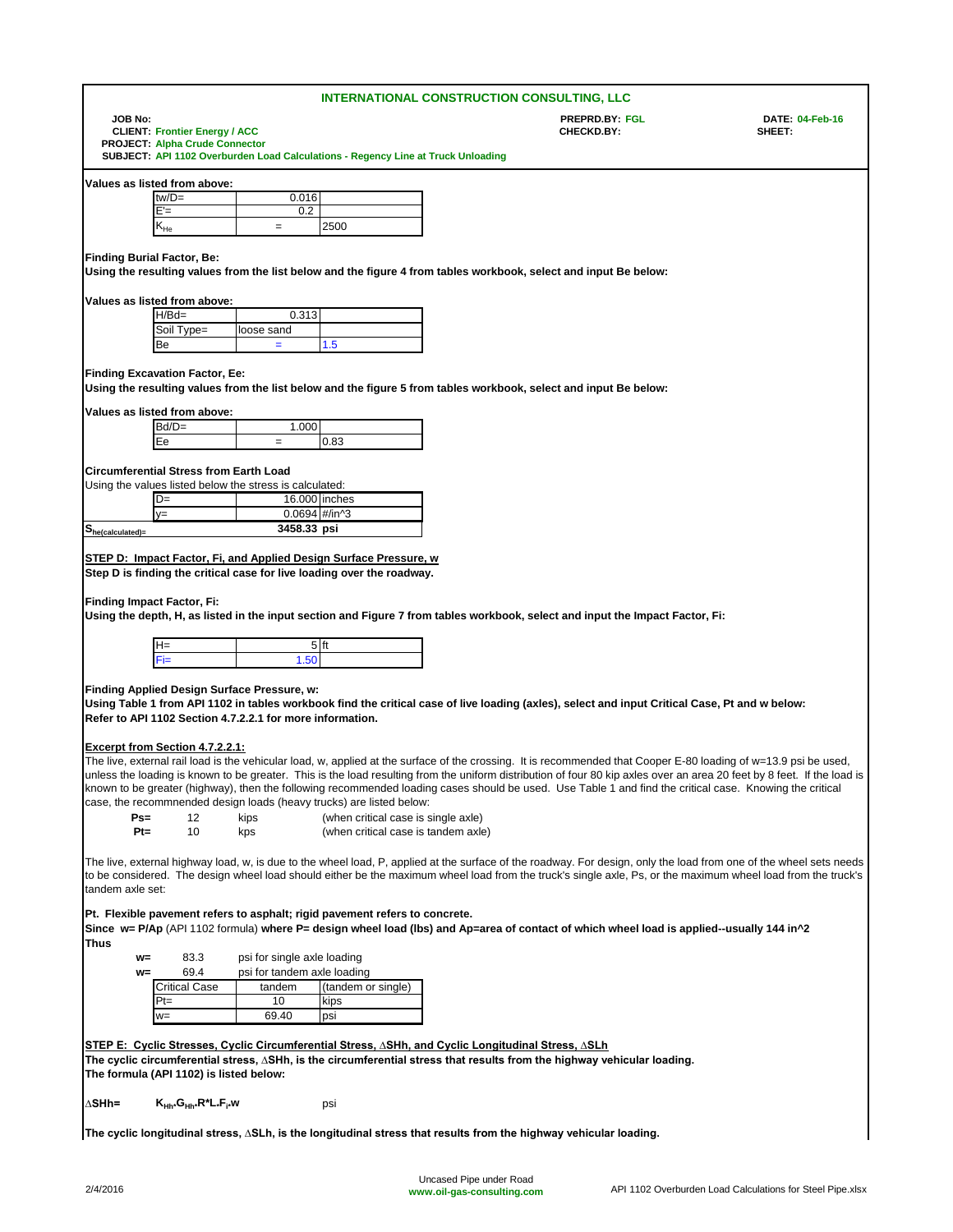|                                                                                                                                        |                                                                                              |                             |                                                                                  | <b>INTERNATIONAL CONSTRUCTION CONSULTING, LLC</b>                                                           |                           |  |  |
|----------------------------------------------------------------------------------------------------------------------------------------|----------------------------------------------------------------------------------------------|-----------------------------|----------------------------------------------------------------------------------|-------------------------------------------------------------------------------------------------------------|---------------------------|--|--|
| <b>JOB No:</b>                                                                                                                         | <b>CLIENT: Frontier Energy / ACC</b><br><b>PROJECT: Alpha Crude Connector</b>                |                             |                                                                                  | PREPRD.BY: FGL<br>CHECKD.BY:                                                                                | DATE: 04-Feb-16<br>SHEET: |  |  |
|                                                                                                                                        |                                                                                              |                             | SUBJECT: API 1102 Overburden Load Calculations - Regency Line at Truck Unloading |                                                                                                             |                           |  |  |
|                                                                                                                                        | The formula (API 1102) is listed below:                                                      |                             |                                                                                  |                                                                                                             |                           |  |  |
| ∆SLh=                                                                                                                                  | K <sub>Lh</sub> <sub>S</sub> GL <sub>h</sub> R <sup>*</sup> L <sub>*</sub> F <sub>i*</sub> w |                             | psi                                                                              |                                                                                                             |                           |  |  |
| Calculating ∆SHh                                                                                                                       |                                                                                              |                             |                                                                                  |                                                                                                             |                           |  |  |
|                                                                                                                                        | Finding Highway Stiffness Factor, KHh:                                                       |                             |                                                                                  |                                                                                                             |                           |  |  |
|                                                                                                                                        |                                                                                              |                             |                                                                                  | Using the values listed below and Figure 14 from tables workbook, select and input KHh below:               |                           |  |  |
|                                                                                                                                        | tw/D=                                                                                        | 0.0156                      |                                                                                  |                                                                                                             |                           |  |  |
|                                                                                                                                        | Er=<br>$KHh=$                                                                                | 5<br>20                     |                                                                                  |                                                                                                             |                           |  |  |
|                                                                                                                                        |                                                                                              |                             |                                                                                  |                                                                                                             |                           |  |  |
|                                                                                                                                        | Finding Highway Geometry Factor, GHh:                                                        |                             |                                                                                  | Using the values listed below and Figure 15 from tables workbook, select and input GHh below:               |                           |  |  |
|                                                                                                                                        |                                                                                              |                             |                                                                                  |                                                                                                             |                           |  |  |
|                                                                                                                                        | $D=$                                                                                         | 16.00 in                    |                                                                                  |                                                                                                             |                           |  |  |
|                                                                                                                                        | $H =$<br>GHh=                                                                                | 5<br>1.4                    | ft                                                                               |                                                                                                             |                           |  |  |
|                                                                                                                                        |                                                                                              |                             |                                                                                  |                                                                                                             |                           |  |  |
| Finding R and L:<br>Using Table 2 with:                                                                                                |                                                                                              |                             |                                                                                  |                                                                                                             |                           |  |  |
|                                                                                                                                        | flexible                                                                                     |                             |                                                                                  |                                                                                                             |                           |  |  |
|                                                                                                                                        | tandem                                                                                       | pavement<br>axles           |                                                                                  |                                                                                                             |                           |  |  |
|                                                                                                                                        | H=                                                                                           | $5$ ft                      |                                                                                  |                                                                                                             |                           |  |  |
|                                                                                                                                        | D=                                                                                           | 16                          | in                                                                               |                                                                                                             |                           |  |  |
|                                                                                                                                        | Fi=<br>$R =$                                                                                 | 1.5<br>1.1                  |                                                                                  |                                                                                                             |                           |  |  |
|                                                                                                                                        | J=                                                                                           | 1.10                        |                                                                                  |                                                                                                             |                           |  |  |
|                                                                                                                                        |                                                                                              |                             |                                                                                  |                                                                                                             |                           |  |  |
| ∆SHh (calculated) =                                                                                                                    |                                                                                              | 3,527                       | psi                                                                              |                                                                                                             |                           |  |  |
| Calculating ∆SLh                                                                                                                       | Finding Highway Stiffness Factor, KLh:                                                       |                             |                                                                                  | Using the values listed below and Figure 16 from tables workbook, select and input KLh below:               |                           |  |  |
|                                                                                                                                        | $tw/D =$                                                                                     | 0.0156                      |                                                                                  |                                                                                                             |                           |  |  |
|                                                                                                                                        | $Er =$                                                                                       | 5                           |                                                                                  |                                                                                                             |                           |  |  |
|                                                                                                                                        | $KLh =$                                                                                      | 12                          |                                                                                  |                                                                                                             |                           |  |  |
| Finding Highway Geometry Factor, GLh:<br>Using the values listed below and Figure 17 from tables workbook, select and input GLh below: |                                                                                              |                             |                                                                                  |                                                                                                             |                           |  |  |
|                                                                                                                                        | D=                                                                                           | 16.0000 in                  |                                                                                  |                                                                                                             |                           |  |  |
|                                                                                                                                        | $H=$<br>$GLh =$                                                                              | $5$ ft<br>2.2               |                                                                                  |                                                                                                             |                           |  |  |
|                                                                                                                                        | Finding R and L; Using Table 2 with:                                                         |                             |                                                                                  |                                                                                                             |                           |  |  |
|                                                                                                                                        |                                                                                              |                             |                                                                                  |                                                                                                             |                           |  |  |
|                                                                                                                                        | flexible<br>tandem                                                                           | pavement<br>axles           |                                                                                  |                                                                                                             |                           |  |  |
|                                                                                                                                        | H=                                                                                           | $5$ ft                      |                                                                                  |                                                                                                             |                           |  |  |
|                                                                                                                                        | D=                                                                                           | 16                          | in                                                                               |                                                                                                             |                           |  |  |
|                                                                                                                                        | $Fi=$<br>$R =$                                                                               | 1.5<br>1.1                  |                                                                                  |                                                                                                             |                           |  |  |
|                                                                                                                                        | L=                                                                                           | 1.10                        |                                                                                  |                                                                                                             |                           |  |  |
|                                                                                                                                        |                                                                                              |                             |                                                                                  |                                                                                                             |                           |  |  |
| $\Delta$ SLh (calculated) =                                                                                                            |                                                                                              | 3,325                       | psi                                                                              |                                                                                                             |                           |  |  |
| STEP F: Circumferential Stress due to Internal Pressurization, Shi                                                                     |                                                                                              |                             |                                                                                  |                                                                                                             |                           |  |  |
|                                                                                                                                        |                                                                                              |                             |                                                                                  | The circumferential stress due to internal pressurization is the stress that acts on the pipe steel itself. |                           |  |  |
|                                                                                                                                        | $p=$<br>D=                                                                                   | 1000 psi                    | 16 inches                                                                        |                                                                                                             |                           |  |  |
|                                                                                                                                        | tw=                                                                                          |                             | 0.25 inches                                                                      |                                                                                                             |                           |  |  |
|                                                                                                                                        |                                                                                              |                             |                                                                                  |                                                                                                             |                           |  |  |
| $\mathbf{S}_{\text{hi}=}$                                                                                                              | p*(D-tw)/2*tw                                                                                | for natural gas and liquids |                                                                                  |                                                                                                             |                           |  |  |